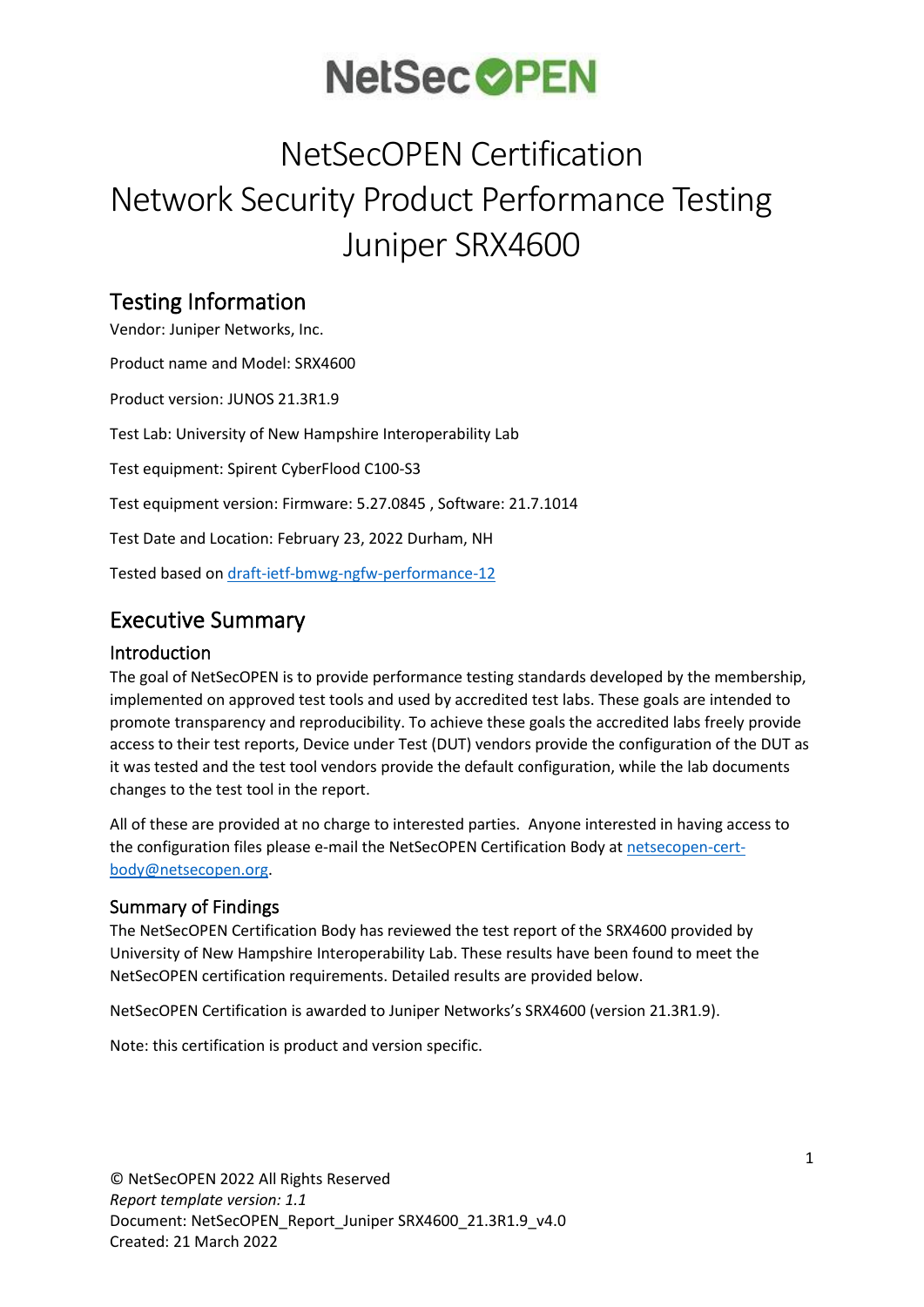### Results Summary

The tables 1 & 2 below highlight the measured values for the Key Performance indicators (KPIs). The values for individual object sizes and test scenarios are described in the section "[Detailed Test](#page-3-0)  [Results](#page-3-0)"

#### HTTP Traffic Performance

<span id="page-1-0"></span>

| <b>Key Performance Indicator</b>     | <b>Values</b>                                                                                                                                                                                  |
|--------------------------------------|------------------------------------------------------------------------------------------------------------------------------------------------------------------------------------------------|
| <b>Connections Per Second (CPS)</b>  | 38,981 CPS @ 1 KByte and 8,149 CPS @ 64 KByte object sizes                                                                                                                                     |
| <b>Throughput</b>                    | 11.05 Gbit/s @ 256 KByte and 0.84 Gbit/s @ 1 KByte object sizes                                                                                                                                |
| <b>Transactions Per Second (TPS)</b> | 73,269 TPS @ 1 KByte and 5,169 TPS @ 256 KByte object sizes                                                                                                                                    |
| Time to First Byte (TTFB)            | 1.4 ms average TTFB @ 1 KByte and 2.0 ms average TTFB @ 64<br>KByte object sizes <sup>1</sup><br>1.5 ms average TTFB @ 1 KByte and 2.0 ms average TTFB @ 64<br>KByte object sizes <sup>2</sup> |
| Time to Last Byte (TTLB)             | 0.8 ms average TTLB @ 1 KByte and 2.6 ms average TTLB @ 64<br>KByte object sizes <sup>1</sup><br>0.9 ms average TTLB @ 1 KByte and 5.2 ms average TTLB @ 64<br>KByte object sizes <sup>2</sup> |
| <b>Concurrent connection</b>         | 2,070,000 average concurrent connection                                                                                                                                                        |

<span id="page-1-1"></span>*Table 1: Results summary for HTTP tests*

#### HTTPS Traffic Performance

| <b>Key Performance Indicator</b>     | <b>Values</b>                                                                                                                                                                                     |
|--------------------------------------|---------------------------------------------------------------------------------------------------------------------------------------------------------------------------------------------------|
|                                      |                                                                                                                                                                                                   |
| <b>Connections Per Second (CPS)</b>  | 4,130 CPS @ 1 KByte and 2,383 CPS @ 64 KByte object sizes                                                                                                                                         |
| <b>Throughput</b>                    | 6.32 Gbit/s @ 256 KByte and 0.35 Gbit/s @ 1 KByte object sizes                                                                                                                                    |
| <b>Transactions Per Second (TPS)</b> | 24,726 TPS @ 1 KByte and 2,839 TPS @ 256 KByte object sizes                                                                                                                                       |
| <b>Time to First Byte (TTFB)</b>     | 8.3 ms average TTFB @ 1 KByte and 9.8 ms average TTFB @ 64<br>KByte object sizes <sup>1</sup><br>9.6 ms average TTFB @ 1 KByte and 9.1 ms average TTFB @ 64<br>KByte object sizes <sup>2</sup>    |
| Time to Last Byte (TTLB)             | 1.3 ms average TTLB @ 1 KByte and 84.6 ms average TTLB @ 64<br>KByte object sizes <sup>1</sup><br>2.2 ms average TTLB @ 1 KByte and 806.5 ms average TTLB @ 64<br>KByte object sizes <sup>2</sup> |
| <b>Concurrent connection</b>         | 414,000 average concurrent connection                                                                                                                                                             |

*Table 2: Results summary for HTTPS tests*

<sup>1</sup> Tested with 50% of max. throughput that the SRX4600 supported.

<sup>2</sup> Tested with 50% of max. CPS that the SRX4600 supported.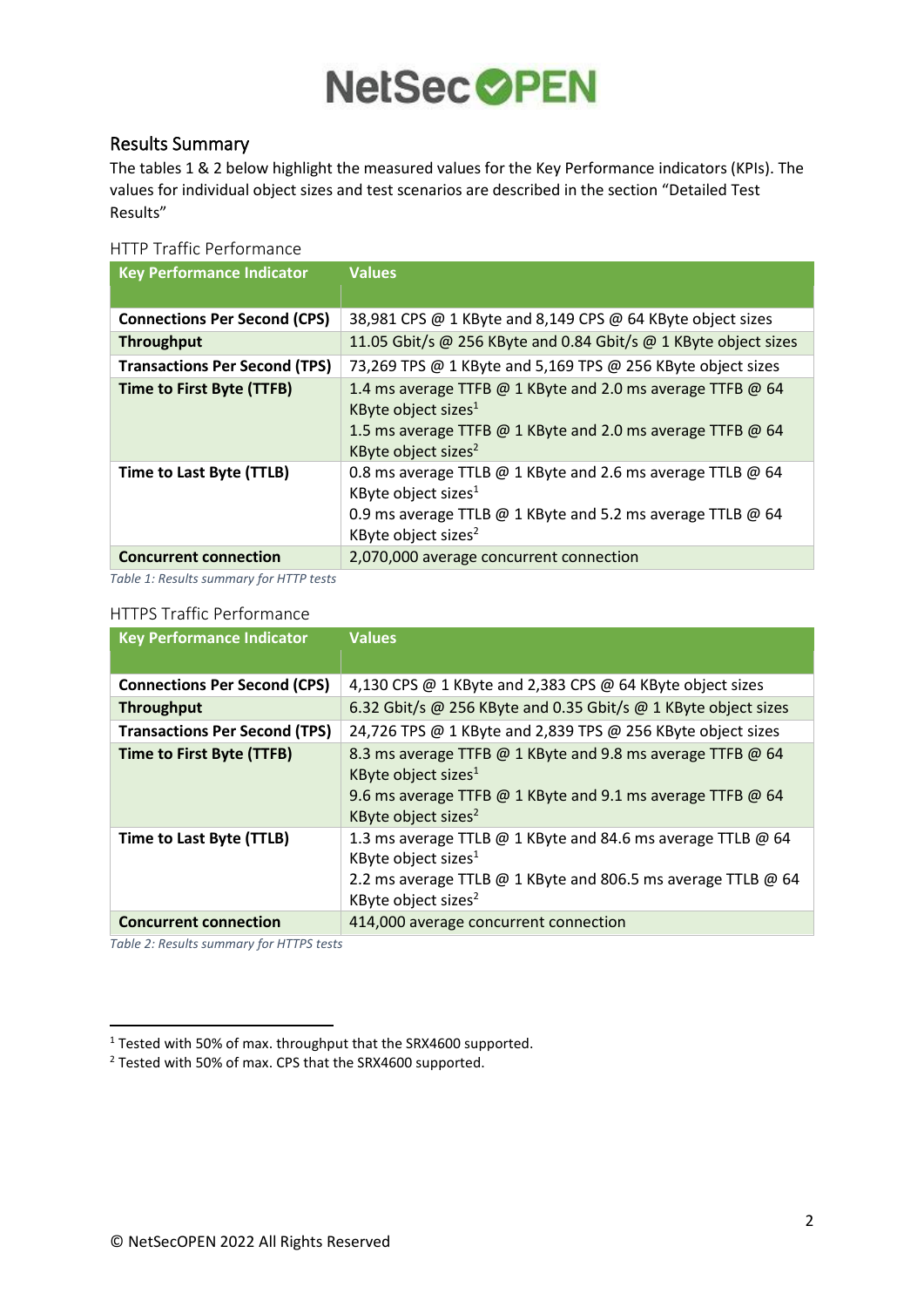## Test setup and configurations

All the tests were performed with test setup (option 2) defined in the draft in [section 4.1.](https://tools.ietf.org/html/draft-ietf-bmwg-ngfw-performance-12#section-4.1) Four 10GbE interfaces of the SRX4600 were directly connected with the test equipment. Additionally, the DUT was connected to a SYSLOG server and the Juniper Advanced Threat Prevention Cloud (ATP Cloud).



*Figure 1: Testbed Setup*

The table below shows the recommended and optional Next Generation Firewall (NGFW) features described in the draft that were enabled/disabled on the security device.

| <b>Features</b>                   |             | <b>Security device Status</b> |
|-----------------------------------|-------------|-------------------------------|
| <b>SSL Inspection</b>             | Recommended | Enabled                       |
| IDS/IPS                           | Recommended | Enabled                       |
| Antivirus                         | Recommended | Enabled                       |
| Anti Spyware                      | Recommended | Enabled                       |
| <b>Anti Botnet</b>                | Recommended | Enabled                       |
| Logging and Reporting             | Recommended | Enabled                       |
| <b>Application Identification</b> | Recommended | Enabled                       |
| Web Filtering                     | Optional    | <b>Disabled</b>               |
| <b>DLP</b>                        | Optional    | <b>Disabled</b>               |
| <b>DDoS</b>                       | Optional    | <b>Disabled</b>               |
| <b>Certificate Validation</b>     | Optional    | <b>Disabled</b>               |

*Table 3: NGFW security features*

As defined in the draft [\(section 4.2](https://tools.ietf.org/html/draft-ietf-bmwg-ngfw-performance-12#section-4.2) Figure 3, DUT classification "L") 564 ACL rules were configured on the SRX4600.

Before the performance tests were started, the Common Vulnerabilities and Exposures (CVE) tests were performed to ensure the security feature "Detection of Common Vulnerabilities and Exposures (CVE)" was enabled on the SRX4600 security device. The SRX4600 successfully detected and blocked attack attempts during this test, indicating that inspection/blocking capability was enabled and functioning.

All tests were performed with IPv4 traffic only. The ECDHE-RSA-AES128-GCM-SHA256 with RSA 2048 cipher suite was used for all the HTTPS performance tests.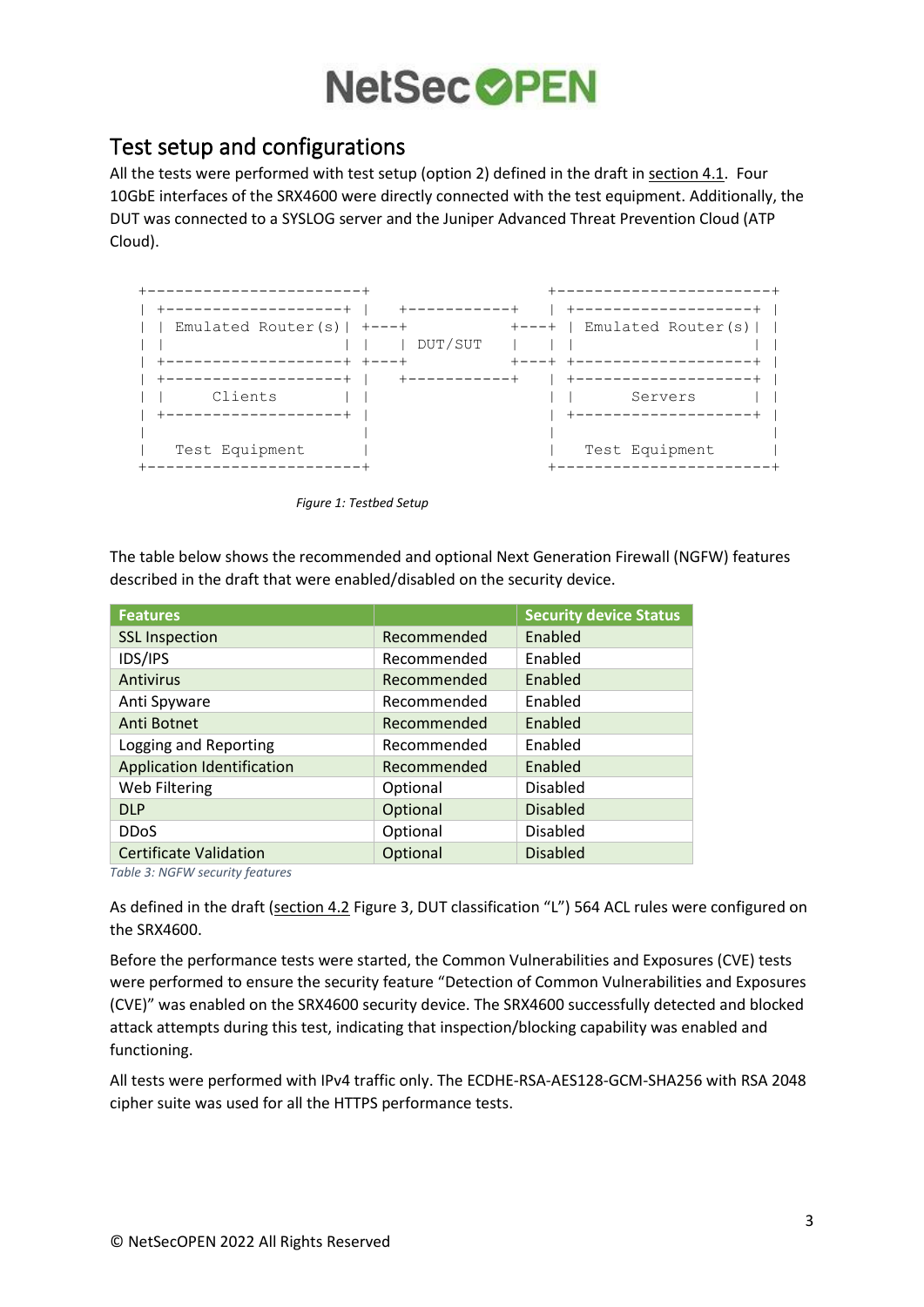## <span id="page-3-0"></span>Detailed Test Results

## TCP/HTTP Connections Per Second

| <b>Object Size [KByte]</b> | <b>Avg. TCP/HTTP Connections Per Second</b> |
|----------------------------|---------------------------------------------|
|                            | 38,981                                      |
|                            | 35,554                                      |
|                            | 32,188                                      |
| 16                         | 19,810                                      |
| 64                         | 8,149                                       |

*Table 4: TCP/HTTP Connections per Second*

### HTTP Throughput and Transactions per Second

| Object Size [KByte]  | Avg. HTTP Throughput [Gbit/s] | Avg. HTTP Transaction Per Second |
|----------------------|-------------------------------|----------------------------------|
|                      | 0.84                          | 73,269                           |
| 16                   | 3.61                          | 26,409                           |
| 64                   | 7.97                          | 14,863                           |
| 256                  | 11.05                         | 5,169                            |
| <b>Mixed objects</b> | 7.64                          | 17,319                           |

*Table 5: HTTP Throughput*

## TCP/HTTP Transaction Latency

The test was performed with two traffic load profile as defined in the draft. Table 6 below describes the latency results measured with 50% of the maximum connection per second supported by SRX4600.

|         | Object Size   Time to First Byte [ms] |     |            | <b>Time to Last Byte [ms]</b> |      |            |
|---------|---------------------------------------|-----|------------|-------------------------------|------|------------|
| [KByte] | <b>Min</b>                            | avg | <b>Max</b> | <b>Min</b>                    | avgl | <b>Max</b> |
|         | 0.73                                  | 1.5 | 50.50      | 0.44                          | 0.9  | 50.68      |
| 16      | 0.77                                  | 1.9 | 50.77      | 1.01                          | 1.9  | 51.22      |
| 64      | 0.77                                  | 2.0 | 49.33      | 2.68                          |      | 78.57      |

*Table 6: TCP/HTTP TTFB and TTLB @ 50% of the maximum connection per second*

Table 7 below describes latency results measured with 50% of the maximum throughput supported by SRX4600.

|         | Object Size   Time to First Byte [ms] |     |            | <b>Time to Last Byte [ms]</b> |     |            |
|---------|---------------------------------------|-----|------------|-------------------------------|-----|------------|
| [KByte] | <b>Min</b>                            | avg | <b>Max</b> | <b>Min</b>                    | avg | <b>Max</b> |
|         | 0.76                                  | 1.4 | 48.22      | 0.35                          | 0.8 | 47.13      |
| 16      | 0.78                                  | 2.2 | 58.91      | 0.84                          | 1.6 | 56.20      |
| 64      | 0.78                                  | 2.0 | 49.58      | 0.68                          | 2.6 | 55.39      |

*Table 7: TCP/HTTP TTFB and TTLB @ 50% of the maximum Throughput*

Figures 2-4 illustrate the distribution of maximum latency (TTFB and TTLB) values measured in approximately 155 measurement samples.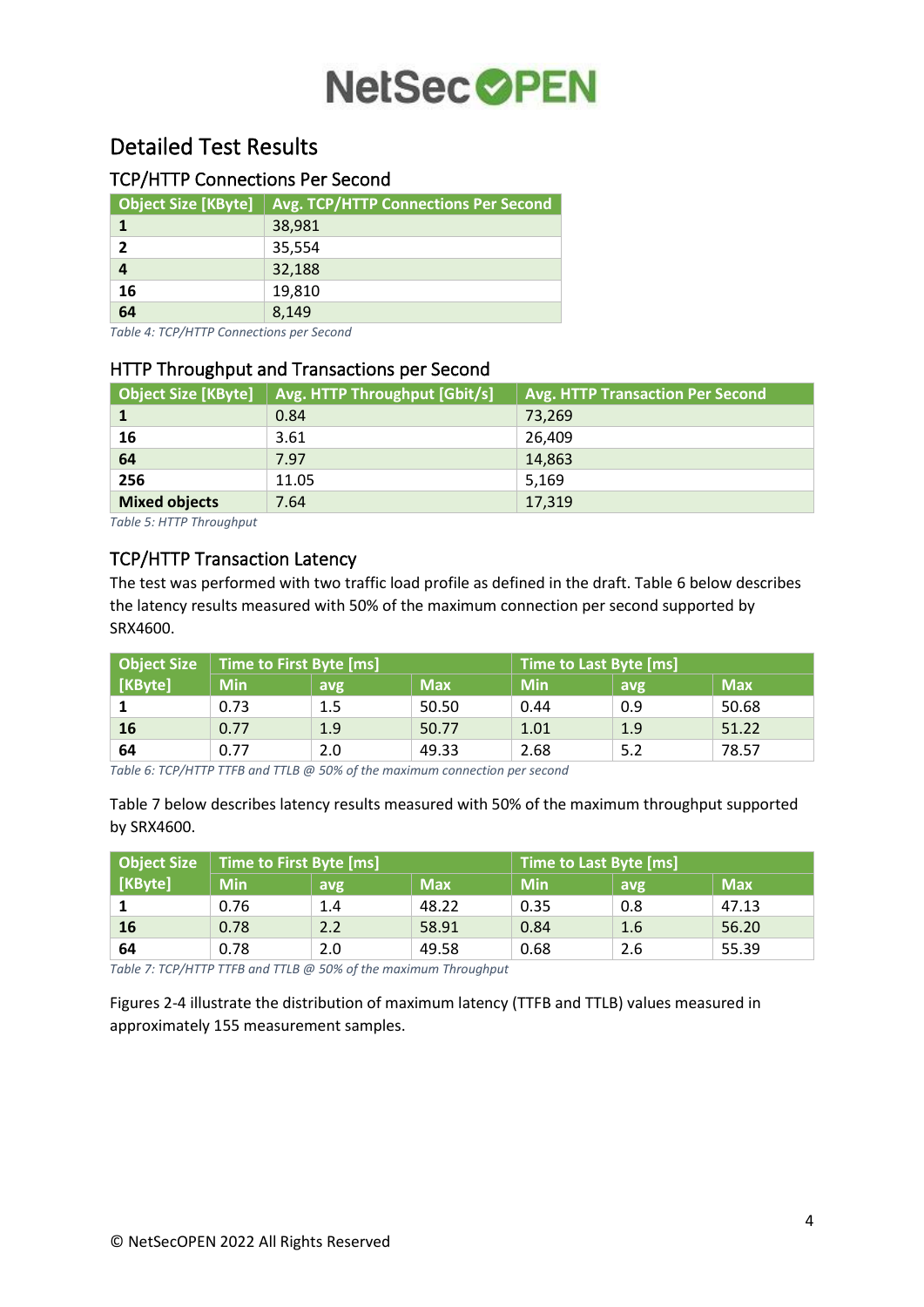

*Figure 2: Latency distribution measured with 1KByte object size in Throughput test scenario*



*Figure 3: Latency distribution measured with 16KByte object size in Throughput test scenario*



*Figure 4: Latency distribution measured with 64KByte object size in Throughput test scenario*

## Concurrent TCP/HTTP Connection Capacity

The SRX4600 supported 2,070,000 concurrent TCP/HTTP connection in average. 1 KByte object size was used as HTTP GET request for each established TCP connection, which resulted an average throughput of 252 Mbit/s.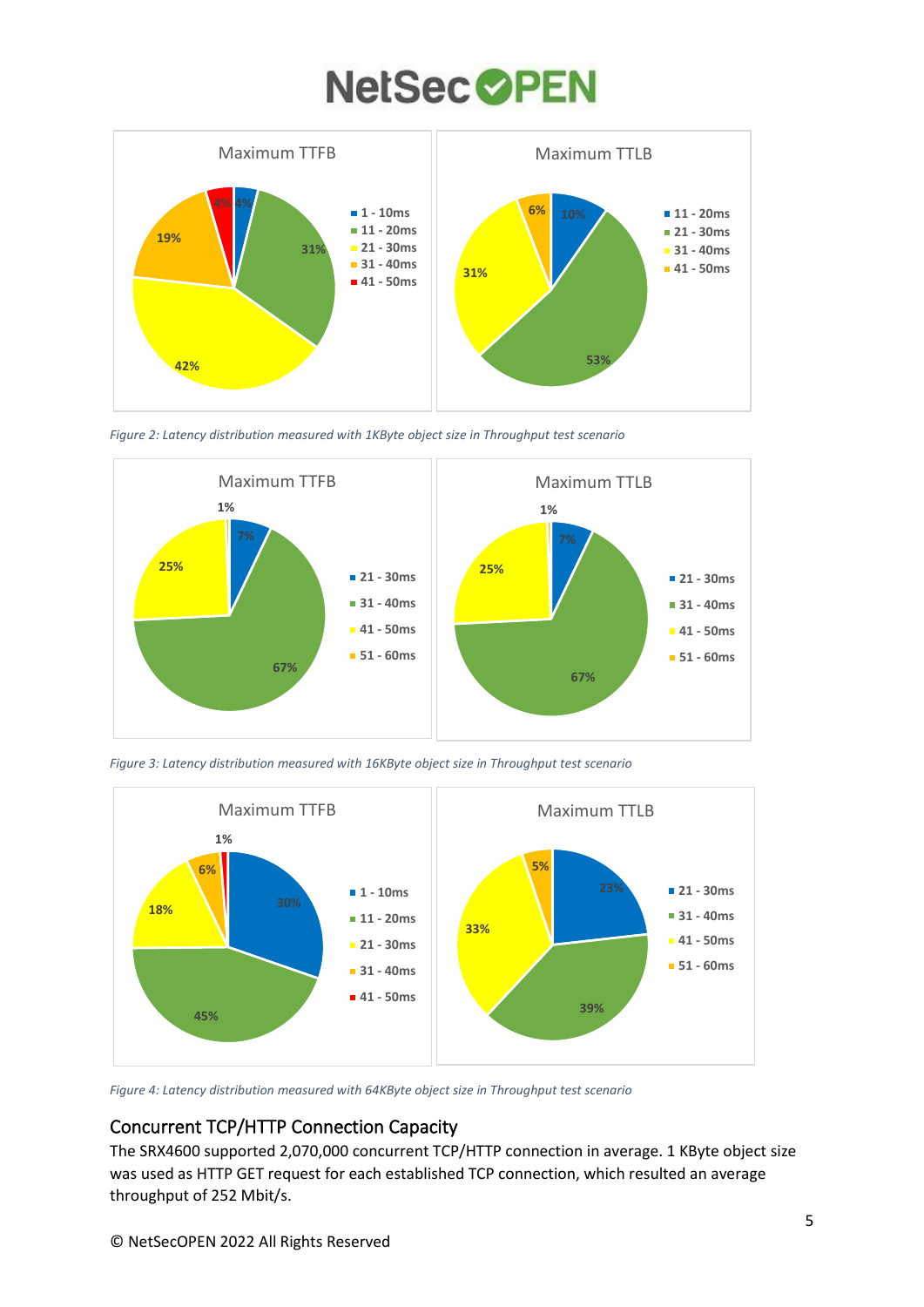### TCP/HTTPS Connections per second

| <b>Object Size [KByte]</b> | <b>Avg. TCP/HTTPS Connections</b> |
|----------------------------|-----------------------------------|
|                            | <b>Per Second</b>                 |
|                            | 4,130                             |
| $\mathbf{2}$               | 4,019                             |
| 4                          | 3,940                             |
| 16                         | 3,429                             |
| 64                         | 2,383                             |

*Table 8: TCP/HTTPS Connections per Second*

#### HTTPS Throughput

| <b>Object Size [KByte]</b> | Avg. HTTPS Throughput [Gbit/s] | Avg. HTTPS Transaction Per Second |
|----------------------------|--------------------------------|-----------------------------------|
|                            | 0.35                           | 24,726                            |
| 16                         | 1.53                           | 10,554                            |
| 64                         | 3.99                           | 7,111                             |
| 256                        | 6.32                           | 2,839                             |
| <b>Mixed objects</b>       | 3.70                           | 8,010                             |

*Table 9: HTTPS Throughput*

### HTTPS Transaction Latency

The test was performed with two traffic load profile as defined in the draft. Table 10 below describes the latency results measured with 50% of the maximum connection per second supported by SRX4600.

| Object Size | Time to First Byte [ms] |     |            | Time to Last Byte [ms] |       |            |
|-------------|-------------------------|-----|------------|------------------------|-------|------------|
| [KByte]     | <b>Min</b>              | avg | <b>Max</b> | <b>Min</b>             | avg   | <b>Max</b> |
|             | 5.84                    | 9.6 | 64.26      | 0.64                   | 2.2   | 48.23      |
| <b>16</b>   | 5.85                    | 9.3 | 121.03     | 401.54                 | 404.4 | 1987.59    |
| 64          | 5.86                    | 9.1 | 99.20      | 802.35                 | 806.5 | 852.68     |

*Table 10: TCP/HTTPS TTFB and TTLB @ 50% of the maximum connection per second*

Table 11 below describes latency results measured with 50% of the maximum throughput supported by SRX4600.

| <b>Object Size</b> | Time to First Byte [ms] |     |            | Time to Last Byte [ms] |      |            |
|--------------------|-------------------------|-----|------------|------------------------|------|------------|
| [KByte]            | <b>Min</b>              | avg | <b>Max</b> | <b>Min</b>             | avg  | <b>Max</b> |
|                    | 5.84                    | 8.3 | 57.80      | 0.49                   | 1.3  | 44.61      |
| 16                 | 5.85                    | 8.0 | 56.80      | 1.18                   | 62.2 | 443.83     |
| 64                 | 5.87                    | 9.8 | 56.41      | 1.59                   | 84.6 | 843.80     |

*Table11: TCP/HTTP TTFB and TTLB @ 50% of the maximum Throughput*

Figures 5 -7 illustrate the distribution of maximum latency (TTFB and TTLB) values measured in approximately 152 measurement samples.